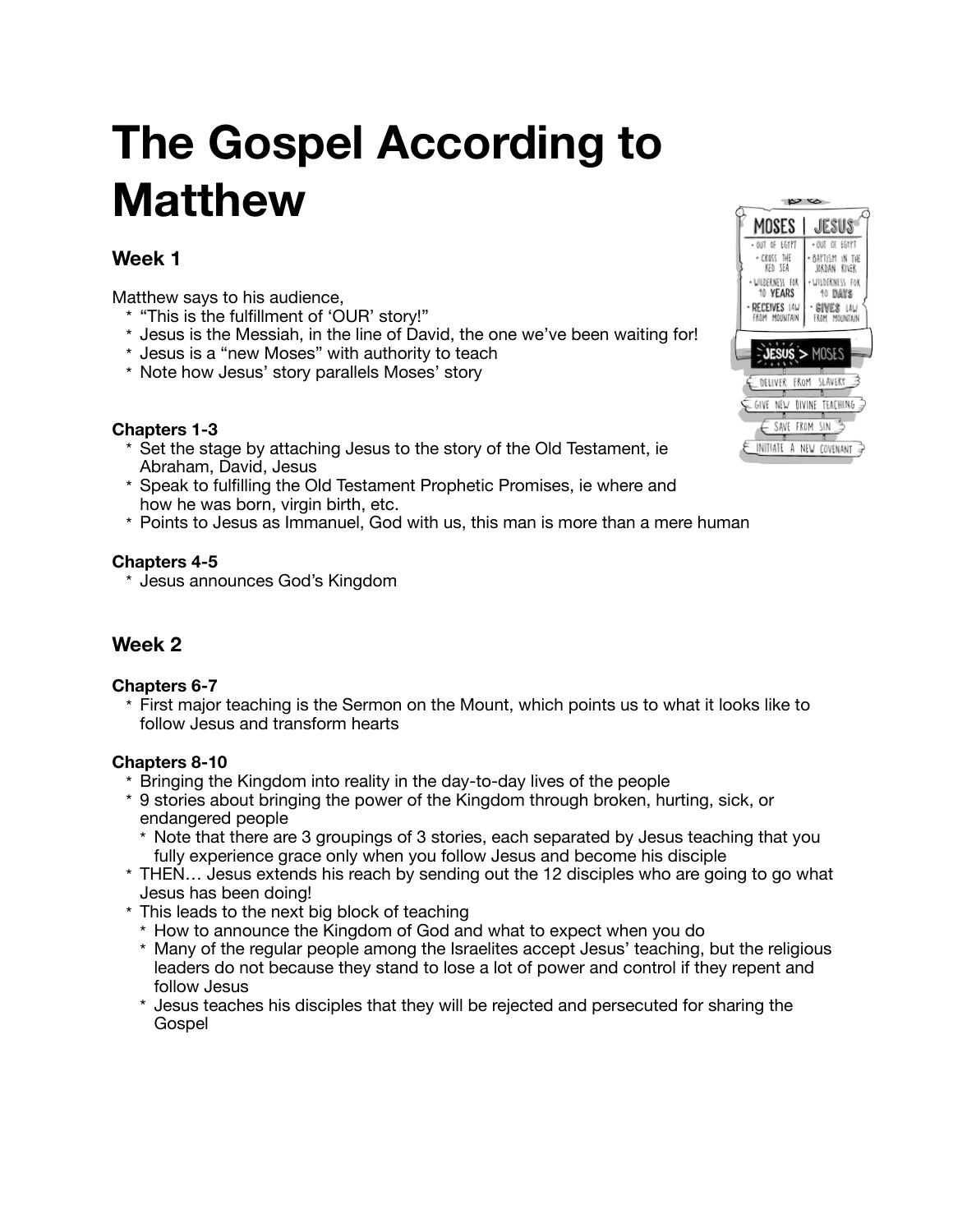**Week 3**



This week we'll begin at chapter 11 and go through several chapters. Chapters 11-13 are the *"Responses to Jesus"* after Jesus has taught extensively (remember the Sermon on the Mount from previous chapters) and explained to his closest followers what it means to enact a life of discipleship.

These chapters lead us to a transition point in Chapters 14-20.

## **Important Plot Points**

- 1. Jesus heals sick people
- 2. Twice provides food for crowds in the desert, one crowd is Jewish the other is not
- 3. People believe Jesus is the Messiah, the religious leaders do not. They hatch a plan to kill Jesus.
- 4. Jesus withdraws and begins teaching his disciples (chapter 16) Peter's testimony Peter's claim about who Jesus is seems couched in the idea that Jesus will be a military ruler or accomplish this new kingdom by overthrowing those in power. Jesus works to debunk that idea and explain that the expectations followers need to have are based in a new understanding of who and what the Messiah are.
- 5. The following series of stories teaches that you gain honor by SERVING others. You gain true wealth by GIVING AWAY what you have to help the poor.

## **Chapters 21-25**

6. Jesus re-enters Jerusalem and starts his visit by turning over the tables of the money-changers. He is asserting his "royal authority" but in the process, brings the daily sacrifices to a halt.